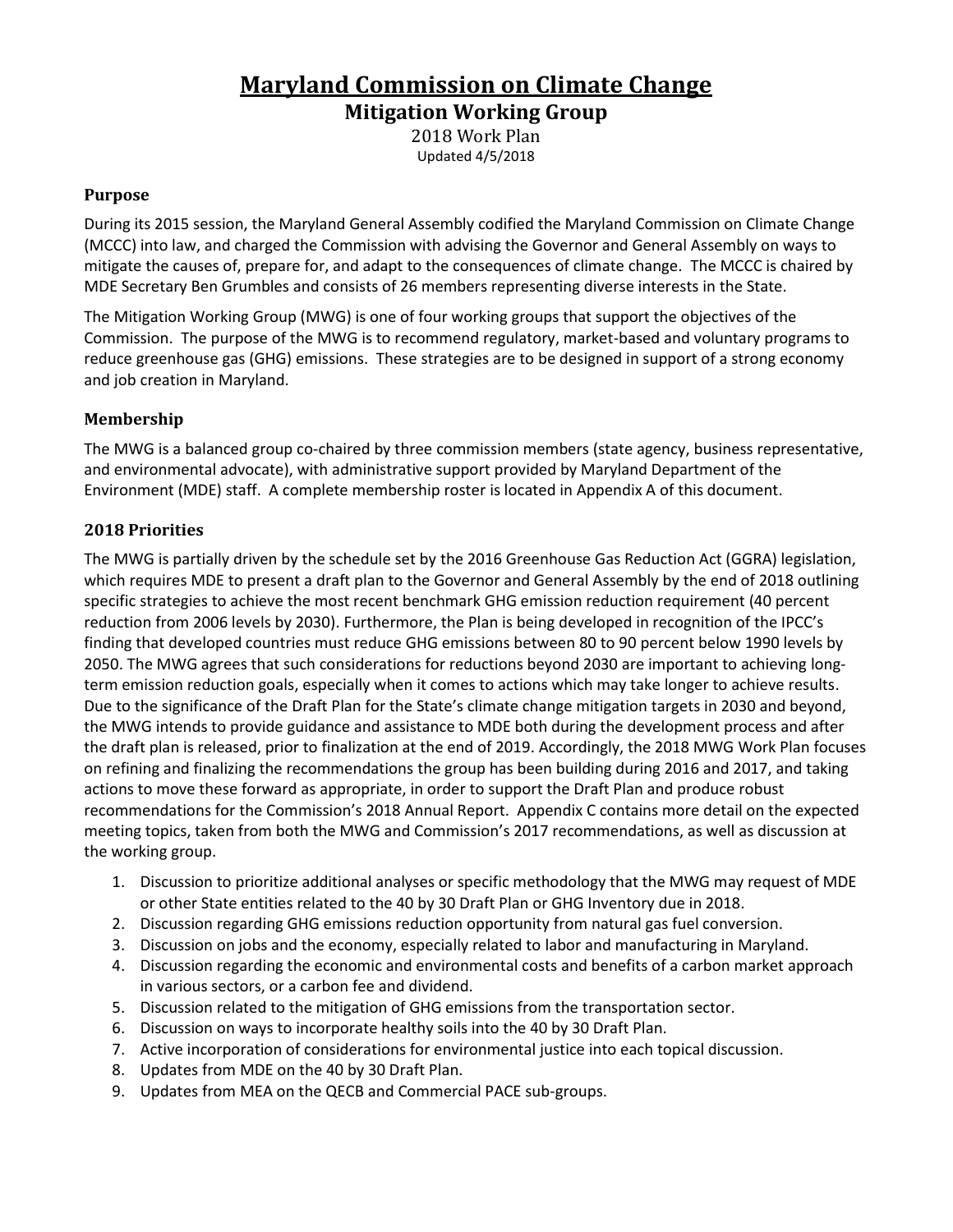## **Process**

The MWG has access to a wide variety of internal and external assets, including the expertise and resources of MWG members, various State agencies, and the three other working groups of the Commission. The past two years, the MWG regularly sourced subject matter experts to inform its analyses and discussion, and plans to continue doing so in 2018. The MWG will also coordinate with the Scientific and Technical Working Group (STWG), the Adaptation and Response Working Group (ARWG) and the Education, Communication and Outreach Working Group (ECO) on cross-cutting issues as appropriate. More specific opportunities for collaboration are laid out in the Proposed Meeting Schedule (Appendix D).

## **Schedule of Meetings**

Appendix D of this document provides a summary of MWG meetings scheduled for 2018, as well as tentative topics and action items.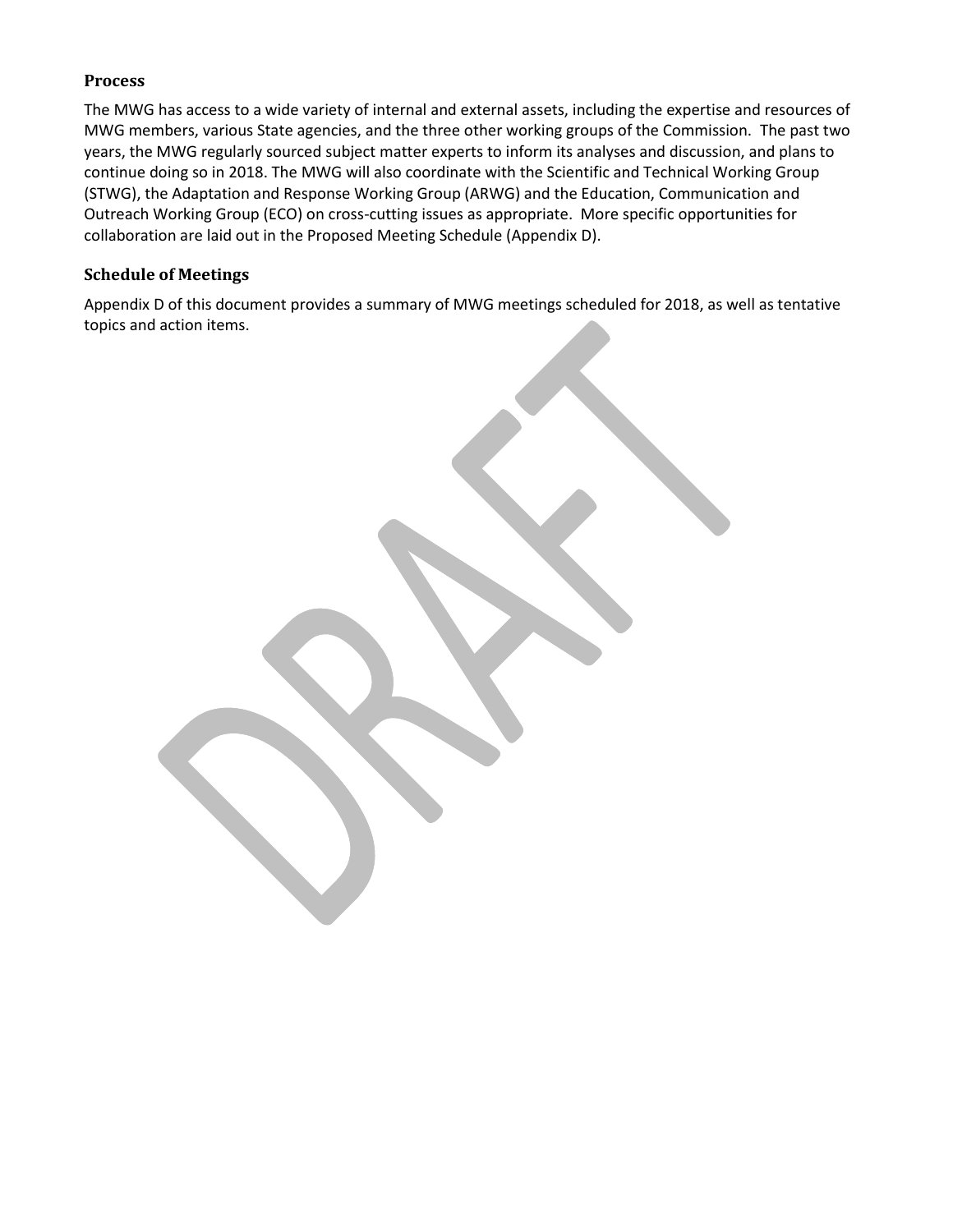# Appendix A

# **Mitigation Working Group Membership**

| Leadership            |                 |  |  |  |
|-----------------------|-----------------|--|--|--|
| <b>Michael Powell</b> | Co-Chair        |  |  |  |
| <b>Stuart Clarke</b>  | Co-Chair        |  |  |  |
| <b>Tad Aburn</b>      | Work Group Lead |  |  |  |

| <b>Representatives of Environmental Organizations</b>                |                                                          |  |  |  |  |  |  |  |
|----------------------------------------------------------------------|----------------------------------------------------------|--|--|--|--|--|--|--|
| <b>Stuart Clarke</b>                                                 | Town Creek Foundation                                    |  |  |  |  |  |  |  |
| <b>Joe Uehlein</b>                                                   | Labor Network for Sustainability                         |  |  |  |  |  |  |  |
| Anya Schoolman                                                       | <b>Solar United Neighbors</b>                            |  |  |  |  |  |  |  |
| <b>Jana Davis</b>                                                    | Chesapeake Bay Trust                                     |  |  |  |  |  |  |  |
| Arjun Makhijani                                                      | Institute for Energy and Environmental Research          |  |  |  |  |  |  |  |
| Tamara Toles O'Laughlin                                              | Maryland Environmental Health Network                    |  |  |  |  |  |  |  |
| <b>Representatives of Academic Institutions</b>                      |                                                          |  |  |  |  |  |  |  |
| <b>Gerrit Knaap</b>                                                  | University of Maryland, National Center for Smart Growth |  |  |  |  |  |  |  |
| <b>Ben Hobbs</b>                                                     | Johns Hopkins University                                 |  |  |  |  |  |  |  |
| <b>Representatives of Renewable and Traditional Energy Providers</b> |                                                          |  |  |  |  |  |  |  |
| <b>Anne Lindner</b>                                                  | Exelon                                                   |  |  |  |  |  |  |  |
| <b>R. Daniel Wallace</b>                                             | Bithenergy                                               |  |  |  |  |  |  |  |
| <b>Tom Weissinger</b>                                                | <b>Talen Energy</b>                                      |  |  |  |  |  |  |  |
| <b>Tom Dennison</b>                                                  | Southern Maryland Electric Cooperative                   |  |  |  |  |  |  |  |
| <b>Representatives of Business Interests and Labor Organizations</b> |                                                          |  |  |  |  |  |  |  |
| Michael Powell (co-chair)                                            | <b>Gordon Feinblatt LLC</b>                              |  |  |  |  |  |  |  |
| <b>Tom Ballentine</b>                                                | NAIOP - Real Estate Development                          |  |  |  |  |  |  |  |
| <b>Mike Remsberg</b>                                                 | <b>Trinity Consultants</b>                               |  |  |  |  |  |  |  |
| <b>Drew Cobbs</b>                                                    | American Petroleum Institute                             |  |  |  |  |  |  |  |
| <b>Colby Ferguson</b>                                                | Maryland Farm Bureau                                     |  |  |  |  |  |  |  |
| <b>Jim Strong</b>                                                    | <b>United Steelworkers</b>                               |  |  |  |  |  |  |  |
| Larry Kasecamp                                                       | <b>SMART Transportation Division</b>                     |  |  |  |  |  |  |  |
| <b>Representatives of State and Local Government Agencies</b>        |                                                          |  |  |  |  |  |  |  |
| George "Tad" Aburn (working group lead)                              | Department of the Environment                            |  |  |  |  |  |  |  |
| <b>Colleen Turner</b>                                                | Department of Transportation                             |  |  |  |  |  |  |  |
| <b>Chris Rice</b>                                                    | <b>Energy Administration</b>                             |  |  |  |  |  |  |  |
| <b>Christine Conn</b>                                                | <b>Department of Natural Resources</b>                   |  |  |  |  |  |  |  |
| <b>Susan Payne</b>                                                   | Department of Agriculture                                |  |  |  |  |  |  |  |
| <b>Tom Walz</b>                                                      | Department of Housing and Community Development          |  |  |  |  |  |  |  |
| Les Knapp                                                            | Maryland Association of Counties                         |  |  |  |  |  |  |  |
| <b>Lisa McNeilly</b>                                                 | <b>Baltimore Office of Sustainability</b>                |  |  |  |  |  |  |  |

| <b>Steering Committee</b> |                                          |  |  |  |  |
|---------------------------|------------------------------------------|--|--|--|--|
| George "Tad" Aburn        | Maryland Department of the Environment   |  |  |  |  |
| <b>Michael Powell</b>     | <b>Business Community Representative</b> |  |  |  |  |
| <b>Stuart Clarke</b>      | <b>Town Creek Foundation</b>             |  |  |  |  |
| <b>Colleen Turner</b>     | Maryland Department of Transportation    |  |  |  |  |
| <b>John Fiastro</b>       | Maryland Energy Administration           |  |  |  |  |
| <b>Christine Conn</b>     | Maryland Department of Natural Resources |  |  |  |  |
| <b>Susan Payne</b>        | Maryland Department of Agriculture       |  |  |  |  |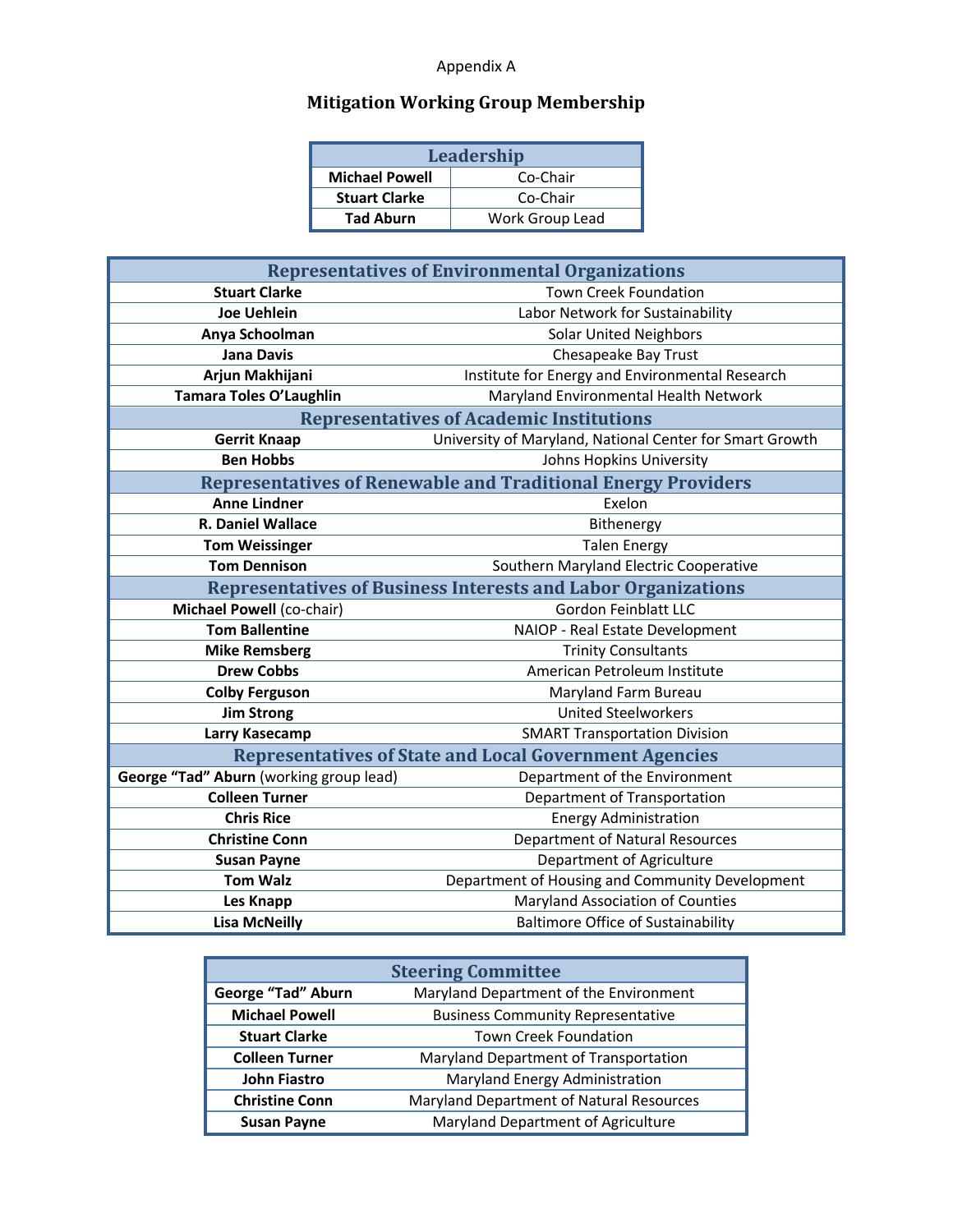## **Mitigation Working Group Recommendations from the 2017 Report**

#### **The 40 Percent by 2030 Plan:**

● The Mitigation Working Group (MWG) acknowledges the importance of early collaboration on the 40 by 30 Plan, the draft of which is due at the end of 2018, and is continuing to seek input on any recommendations for additional programs or considerations, to be presented to the State in sufficient time for incorporation into the drafting process.

#### **Enhanced Greenhouse Gas (GHG) Emissions Inventory:**

● The State should continue to pursue the most locally relevant and complete methods for calculating its GHG Emissions Inventory, including but not limited to consideration of (1) including the life-cycle emissions generated by out-of-state extraction, processing, and transportation of fossil fuels based on in-state consumption (both direct consumption of fuel as well as fuel used to generate electricity which is then consumed in-state); (2) utilizing NASA-sourced LiDAR to provide a more accurate estimate of sitespecific carbon sequestration through planting forests, managing forests, and increasing urban tree canopy; and (3) applying advanced methods to generate a more accurate accounting of sequestration benefits from agricultural soil management practices.

#### **Environmental Justice and Underserved Communities:**

- The MWG plans to continue to incorporate considerations for environmental justice in its recommendations for developing the 40 by 30 Plan, especially as it relates to underserved communities (both urban and rural) and populations considered especially vulnerable to the impacts of climate change (e.g. children and the elderly). The MWG encourages the State to also use this lens, particularly when examining the results of the health impacts study to be performed.
- To further inform this perspective, the MWG encourages MDE to work with the Department of Natural Resources (DNR) and the Commission's Adaptation and Response Working Group (ARWG) in developing a personal query within the Coastal Resiliency Tool that would allow for spatially explicit demographic analysis of those that may be most heavily impacted by sea-level rise.

### **Clean Energy Businesses and Manufacturing Jobs, and Fossil Fuel Dependent Workers:**

- The MWG supports the promotion of green-energy manufacturing in-state that will directly provide sustainable, high quality jobs and generate additional jobs along the supply chain. This has the potential to not only put Maryland at the forefront of an emerging market but also reduce life-cycle emissions for renewable energy projects, both in state and in the surrounding area, by decreasing miles traveled and ensuring best practices during manufacturing.
- The manufacturing study required in 2020 under the 2016 Greenhouse Gas Emissions Reduction Act (GGRA) should explore the costs and benefits (both economic and environmental), as well as the general feasibility of: (1) potential modifications or enhancements to the current "buy local" provisions in the GGRA Plan, such as agreements in contracting for "Buy Maryland/Buy USA" and "Hire Maryland"; and (2) the development of an in-state supply chain to create lasting manufacturing and other jobs related to renewable infrastructure.
- The State should consider incorporating climate goals within its general procurement policies, requiring minimum qualifications for bidders related to attributes which will help meet the 40% by 2030 emissions reduction goals, while creating or maintaining quality jobs in the process.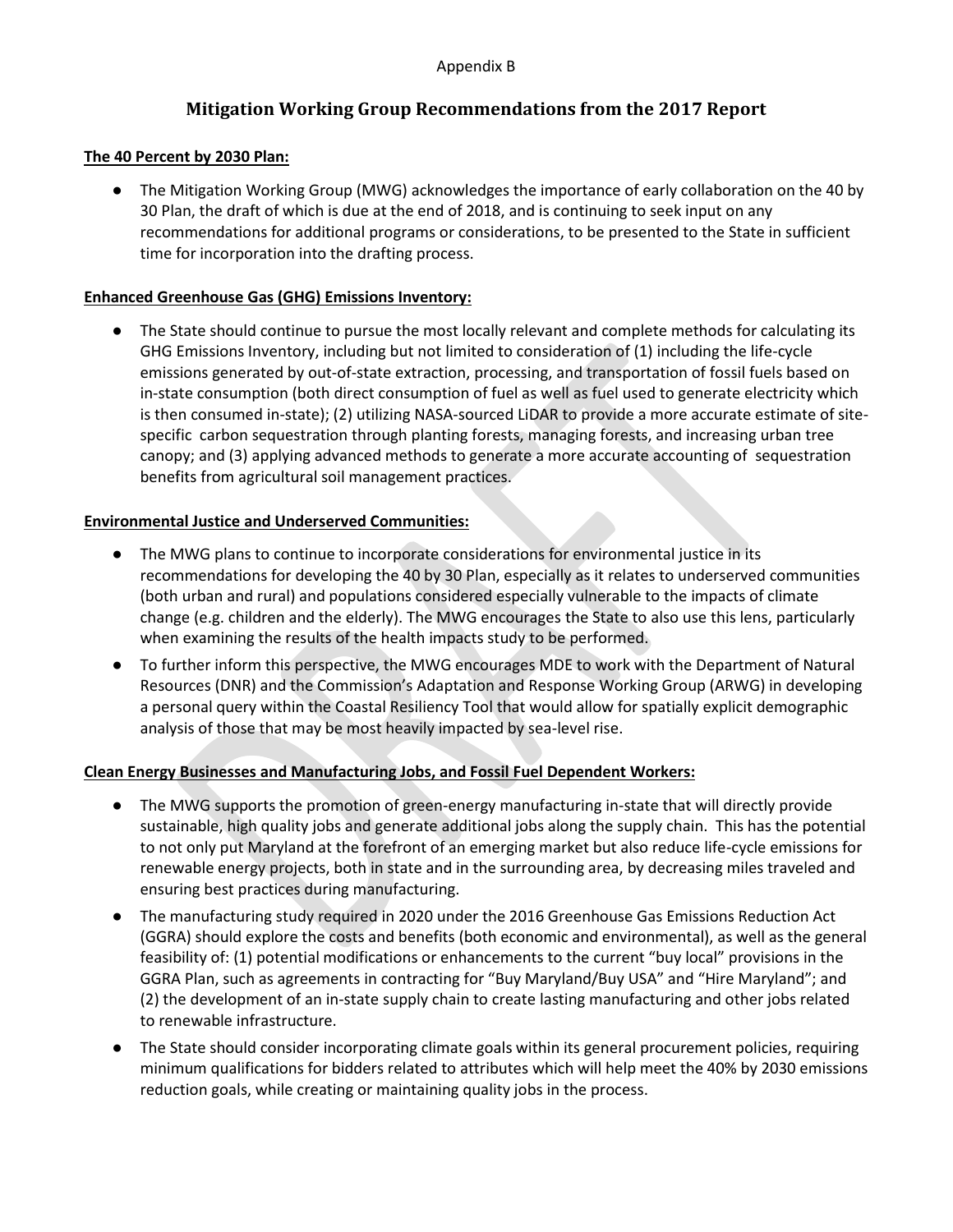#### Appendix B

- In May 2017 the Maryland Public Service Commission (PSC) approved two offshore wind projects as eligible to issue offshore renewable energy credits. The MWG understands that in its approval the PSC considered the extent to which the projects provided for the use of skilled labor. This was in accordance with criteria for project evaluation set forth in the Public Utility article. The PSC approval order included contingencies related to the protection of Maryland workers and benefits to the State's economy. The MWG understands the relevance of appropriate contingencies and provisions relating to local labor and procurement language and will have discussions specific to these topics (including prevailing wages, labor agreements, and buy MD/USA procurement policies) and related costs and benefits, in 2018, to consider a position as it relates to future RPS/PSC agreements.
- To the extent possible, the jobs analysis for the Draft 40 by 30 Plan should include the quality of jobs (e.g. wages, benefits) and the quantity of jobs created by new initiatives, as well as where the additional jobs are likely to be located, and in what field of employment.
- Additional economics and jobs analyses should, if feasible, address the following topics: (1) workforce and economic considerations surrounding various emerging technologies in electricity generation/storage and advanced management strategies that decrease the total GHG burden of the electric grid; (2) numbers for actual expected displacement of workers, and geographic location; (3) how the future climate may impact worker productivity and construction seasons; (4) the quality of jobs that may replace fossil fuel industry work; and (5) the potential impacts of combined heat and power (CHP) on industrial operational costs and job retention.
- Additional analysis should be conducted, if feasible, regarding clean energy generation located in Maryland, including economic impacts, environmental impacts, workforce, etc., and opportunities to value reliable, efficient and clean energy resources for their environmental, health and economic qualities.

### **Healthy Soils and Carbon Sequestration:**

- An analysis of both current and additional practices should be undertaken to identify those practices appropriate to Maryland that increase soil health, as well as the co-benefits, including carbon sequestration, greenhouse gas mitigation, water quality improvement, ecological resilience, nutrient content, health impact, crop or animal yield, and economic profitability.
- The MWG, in concert with the ARWG, supports incentivizing a menu of Best Management Practices that improve soil health. In addition, co-benefits should be considered when developing strategies and allocating new resources for existing and planned programs.
- Within their respective roles and charges, the Maryland Commission on Climate Change (MCCC) and its four working groups should support the efforts of the Healthy Soil Consortium to inform Maryland farmers of not only the benefits of soil health, but also the programs and incentives that can be accessed to further the adoption of such practices.
- A determination should be made of the tools and metrics available for use in quantifying the potential for carbon sequestration and GHG reduction that can be achieved through the adoption of healthy soil practices.
- A cross-agency inventory should be conducted of Maryland programs that could prioritize and incentivize healthy soil practices for all scales of farming, including the home gardener.
- The MWG and ARWG support the development of pilot and/or demonstration projects to test innovative soil health practices, monitor results over time, and provide educational site locations.
- Alternative funding sources, such as RGGI, social/environmental impact bonds, or public/private partnerships, should be explored; and new funding, when available, should advance programs and practices that prioritize improved soil health.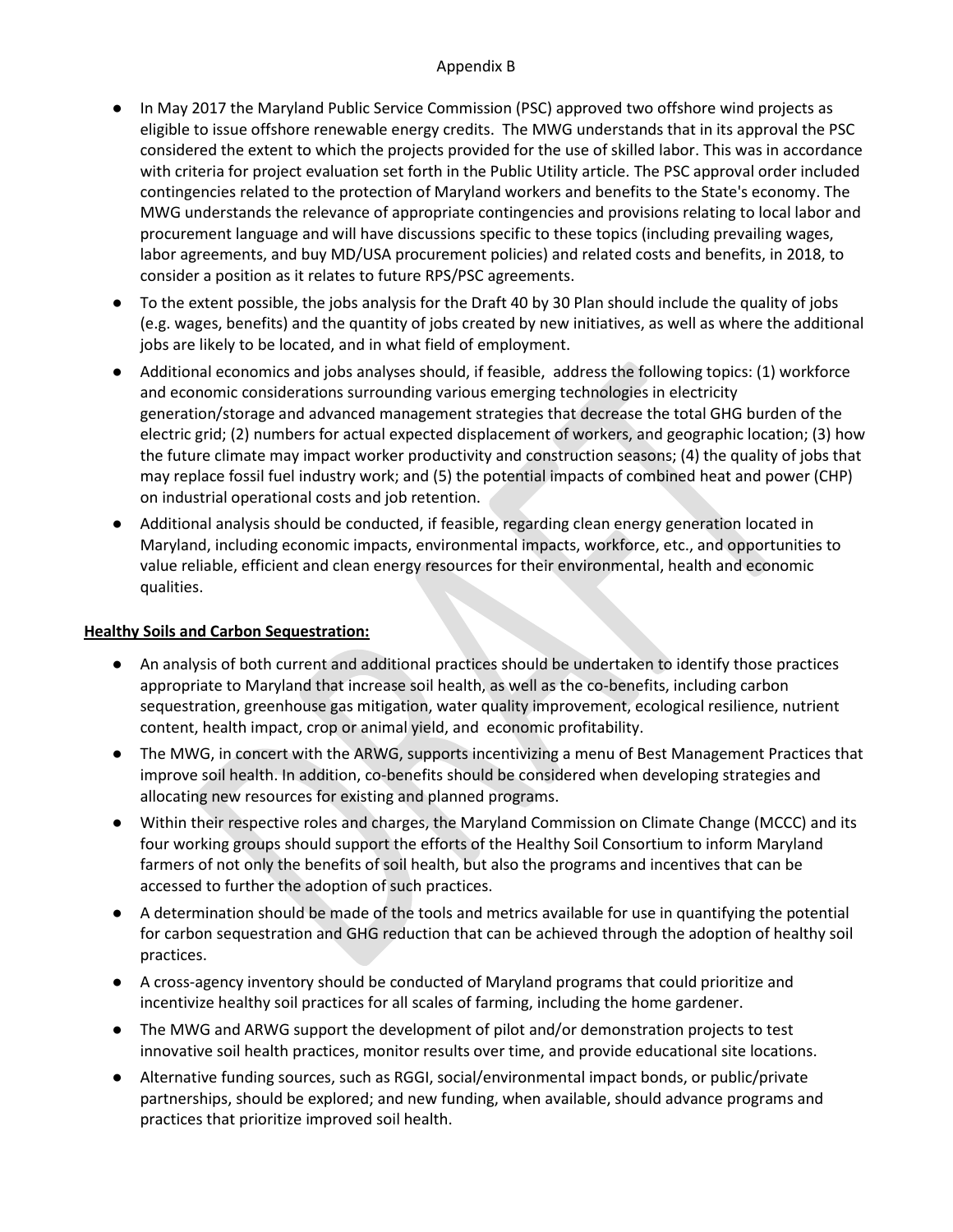#### **Innovative Financing:**

- The MWG sub-group lead by the Maryland Energy Administration (MEA) should continue discussion on actionable recommendations for changes to legislation that would help make Commercial PACE loans more attractive to borrowers, lenders, and banks, and increase usage in Maryland.
- The MWG sub-group lead by MEA should continue to work with the Maryland Association of Counties (MACo) and other appropriate parties to move forward with a decision regarding whether the counties wish to make use of the available Qualified Energy Conservation Bonds (QECBs), or if they will waive their allocations to be aggregated and distributed at the state level (in a manner to be discussed by the sub-group), to increase utilization of these funds.

### **Transportation:**

- The MWG recommends that the process for estimating mitigation strategies for the transportation sector be enriched to include synergies of different strategy bundles as well as the co-benefits of various strategies (e.g. social equity, public health, and other environmental benefits).
- Regarding emission modeling processes, MWG recommends that considerations be made for crosssectoral consistency in assumptions for modeling future baseline and mitigation scenarios, particularly regarding land use and development; and that there be a continued evaluation of best available statewide inputs, including geographic areas not presently covered by Metropolitan Planning Organization (MPO) travel models.
- The MWG recommends that the Maryland Department of Transportation (MDOT), MDE, MEA and the Department of General Services (DGS) review state fleet procurement procedures and practices and provide direction on electric vehicle (EV) procurement and EV charging station installation guidance and targets by October 2018.
- The MWG recommends researching the costs and benefits of supporting the rapid deployment of ZEV school and transit buses in Maryland. The analysis should include: (1) capital, maintenance and operating cost comparisons; (2) research into the viability of zero emission vehicles (ZEVs) as well as hybrid and alternative fuel technologies; and (3) emissions reduction benefit summaries.
- The MWG recommends that MDOT research the costs and benefits (economic and emissions) of applicable and effective strategies and strategy bundles geared towards decreasing vehicle miles traveled, including increasing public transportation ridership, providing transit access through first and last mile linkages, facilitating the integration of autonomous vehicles, increasing ride-sharing, and integrated land-use planning.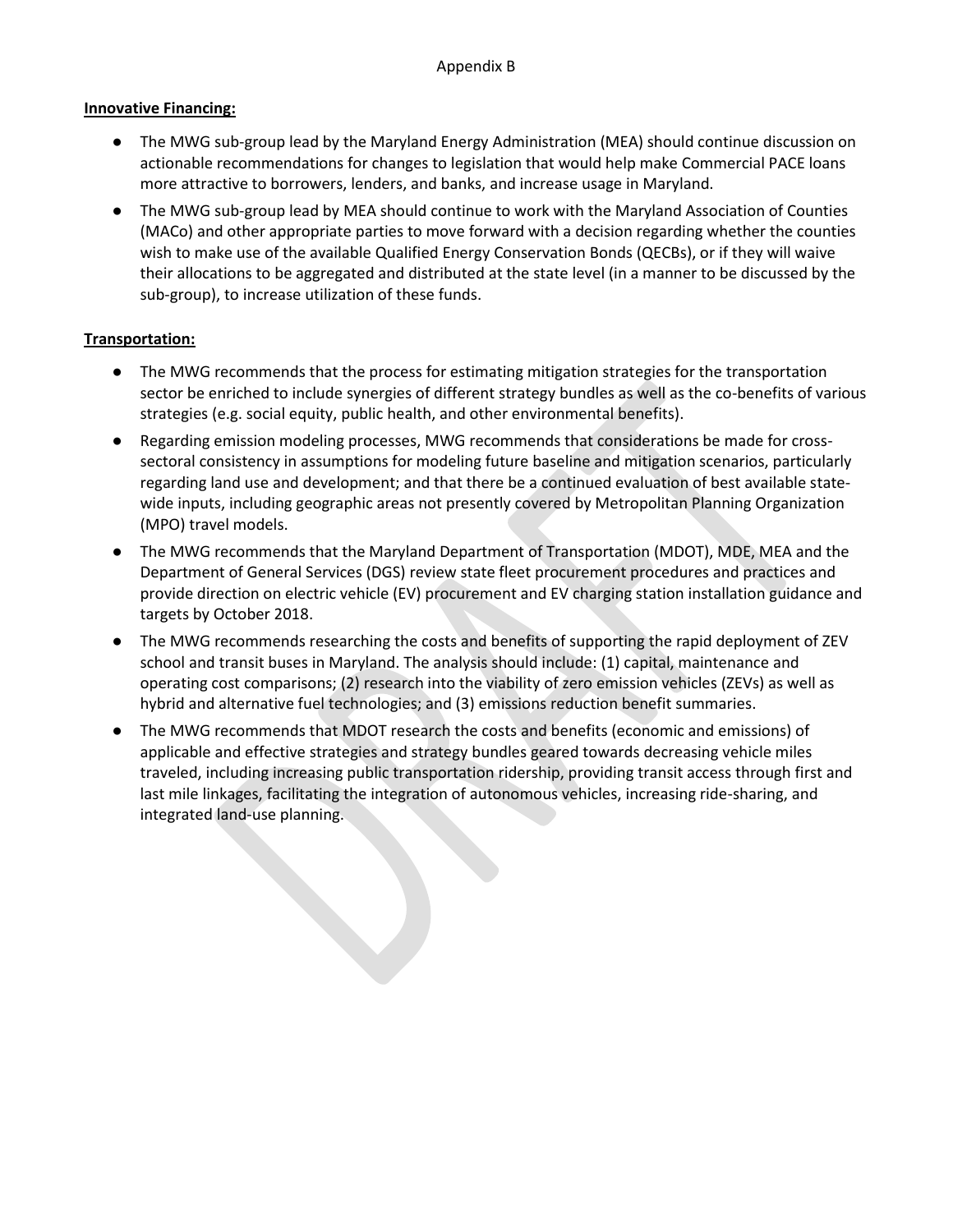Appendix C

## **2018 Detailed Meeting Priorities**

(subject to change based on working group decisions)

## **State Agencies Additional Analyses (GHG Inventory/ 40 by 30 Plan)**

Discussion on current methodology as well as potential additional analyses or methodology that the MWG may request of MDE or other State entities related to the 40 by 30 Draft Plan or GHG Inventory due in 2018. This may include those analyses recommended in the 2017 Report: (1) impacts\* of emerging technologies and management strategies in electricity sector being considered for GHG emission reduction; (2) valuation and impacts\* of clean energy generation in Maryland; (3) numbers and location of workers expected to be displaced by various measures in the Draft Plan; (4) how the future climate may impact worker productivity and construction seasons; (5) the quality of jobs that may replace fossil fuel industry work; (6) the potential impacts of combined heat and power on industrial operational costs and job retention; (7) those current and emerging practices to increase soil health in Maryland which also have co-benefits related to climate mitigation and adaptation; (8) advanced methods that may generate a more accurate accounting of sequestration benefits from the inventory categories of agriculture, forestry, and wetlands; (9) calculating life-cycle emissions generated by out-of-state extraction, processing, and transportation of fossil fuels based on in-state consumption.

### **GHG Emission Reductions from Natural Gas Fuel Conversion**

Discussion led by Maryland Energy Association (MEA) regarding GHG emission reduction opportunities from natural gas fuel conversion for electricity generation.

## **The 40 by 30 Plan & Other Updates**

Updates may include:

- An update led by MDE regarding the 40 by 30 Draft Plan, which may include the following: (1) additional information on the economic modeling process, with results as available; (2) considerations for environmental justice as it relates to underserved communities and populations considered especially vulnerable to the impacts of climate change; (3) the quality of jobs and the quantity of jobs created by any new initiatives being considered, as well as where the additional jobs are likely to be located and in what field of employment; (4) long-term strategies being considered to achieve zero net emissions over the subsequent two to three decades; and (5) changes in GHG emissions associated with population growth and expanded land development.
- An update from DGS regarding the possible inclusion of climate goals in the State procurement policy.
- An update from MEA regarding the Commercial PACE and QECB sub-group efforts.
- An update from MDOT regarding the modeling process for the transportation sector emissions.

### **Labor and Manufacturing**

Discussion may include the following: (1) how to promote manufacturing in-state in a way that creates sustainable, high-quality jobs related to renewable energy; (2) costs and benefits of including of contingencies and provisions in local labor and procurement language such as prevailing wages, labor agreements, and buy Maryland/buy USA/hire Maryland policies.

### **Carbon Markets and the Healthy Soils Initiative**

Discussion regarding the impacts\* of a carbon market approach in various sectors, including: (1) a carbon fee and dividend program for the electricity sector; and (2) the regional market-based program being discussed at the Transportation Climate Initiative. The second part of this discussion will focus on the Healthy Soils Initiative.

### **Transportation**

 $\overline{\phantom{a}}$ 

Discussion led by MDOT may include the following: (1) State procurement procedures for electric (EV) and alternative fuel vehicles (and infrastructure) and the impacts\* of an enhanced strategy; (2) the impacts\* and feasibility of a program aimed at rapid deployment of zero emission vehicle (ZEV), hybrid, or alternative fuel school and transit buses; and (3) the impacts\* of various strategies and strategy bundles geared towards decreasing vehicle miles traveled.

<sup>\*</sup> on the economy, jobs, and the environment.